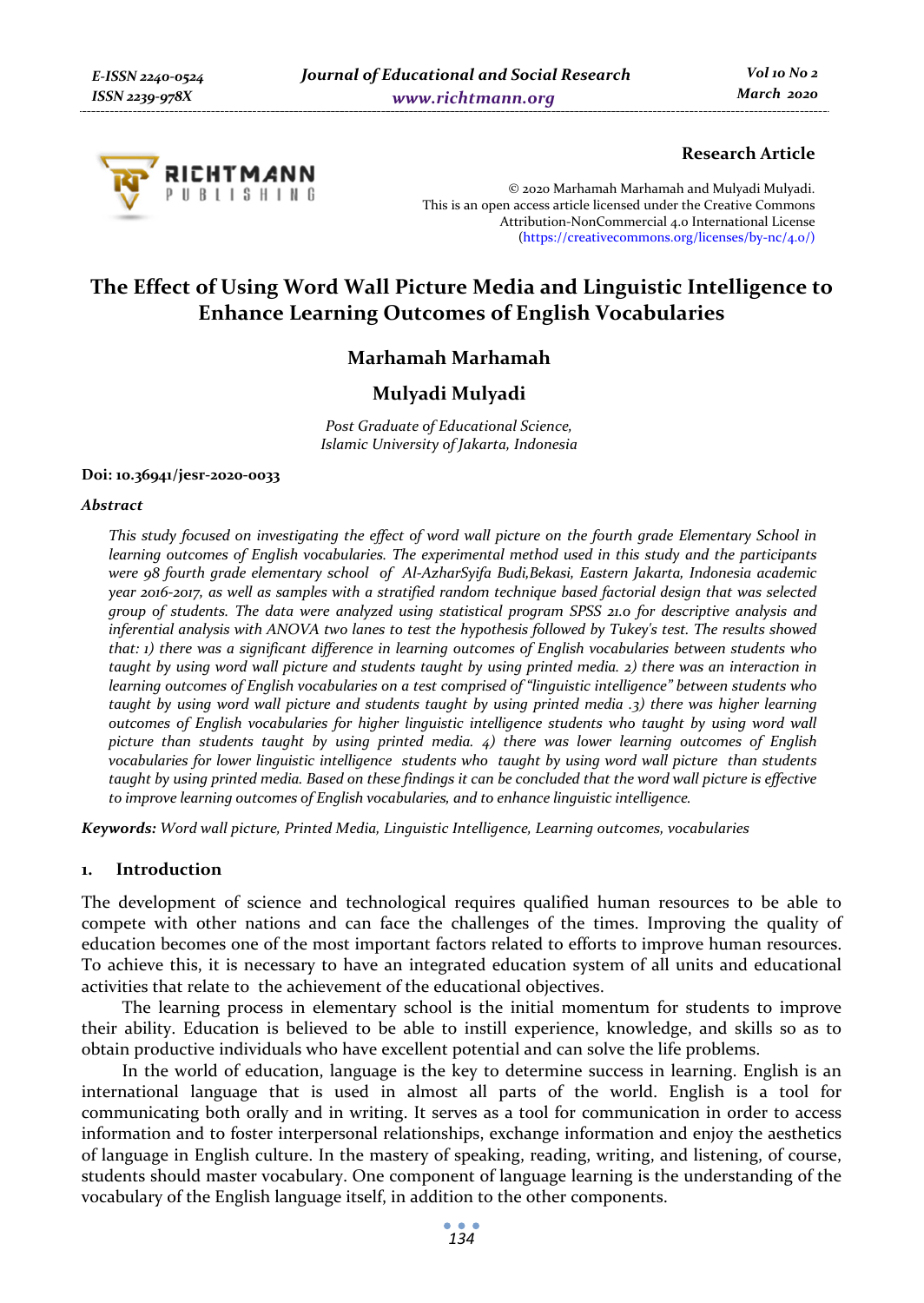In accordance with the demands of achieving the goals of learning English, which can communicate both orally and in writing, the students are required to have adequate vocabulary so that they can communicate well in various contexts. Mastery of vocabulary is the most fundamental thing that must be mastered by someone in learning English. How one can express a language if he does not understand the vocabulary of the language.

The reality that occurred in the field shows that the implementation of English learning is still many weaknesses and shortcomings, according to Kasihani (2007) many students just sit, look and listen to the material that has been verbally delivered by the teacher. Teachers feel that using conventional methods in teaching will be easier to supervise, control and direct students, but the students tend to become passive and less able to develop the potential that exists.

To overcome these problems, it needs support from all parties and hard work of teachers in using a variety of media in accordance with the environment and linguistic intelligence of students, especially in learning English. In order to get maximum learning vocabulary results, a teacher must know the level of linguistic intelligence that each student has. One of the important factors in learning English is teachers who care about the needs of their students.

In learning English, teachers should be able and try to make the students can use the correct and appropriate vocabulary in speaking and in writing. Through the use of teaching aids or media teachers can assist students in improving learning vocabulary. A good media is a medium that involves students' activeness in their use.

A teacher is in charge of presenting a precise, clear, interesting, and efficient teaching. This is done by using a variety of media so that students are more interested and eager in learning English. Development and use of instructional media is a necessity that must be prepared and done by teachers in learning activities. Teachers are at the forefront of successful learning activities in schools that are directly involved in planning and carry out learning activities. One of them is by applying word wall picture media. By using this media students are expected to increase understanding of English vocabulary without always depend on the use of dictionaries or also the meaning of words given by the teacher. Word wall picture is an interactive media in the classroom to support listening, speaking, reading and writing.

#### **2. Literature Review**

*E-ISSN 2240-0524 ISSN 2239-978X*

## *2.1 Word Wall Picture*

Trisnawati (2013) stated that a word wall is a collection of words arranged systematically displayed by using large letters that are affixed to the class wall or other large media in the classroom. The word wall is a tool used not only for display. The word wall is useful for teachers to direct students to a collection of words. Words and key words that are being studied relating to the theme of learning. In line with that Ray (2003) stated that by using the word wall media students are expected increase the understanding of English vocabulary without always depend on the use of the dictionary or the meaning of the word given by the teacher.

While Wasti (2004) explained the purpose of word wall is introducing students to letters, developing students' awareness of letters or phonics, helping students in knowing and writing letter forms, building student ability in connecting sounds and letters, and developing students' skills in spelling and reading.

Lon (2013) explained that the collection of letters was stacked and arranged according to the height of the student so that the student could see it easily and not be over or above his head. Word Wall Picture is one type of instructional media that can improve students' ability in mastery vocabulary.

The Word Wall Picture is an interactive instructional media in the form of a collection of large words and images in the class . It should be used not only affixed and displayed or viewed in the wall, but also can be designed to enhance students' activities and get them fully involve as well as their usage activities to support learning English (listening, speaking, reading and writing).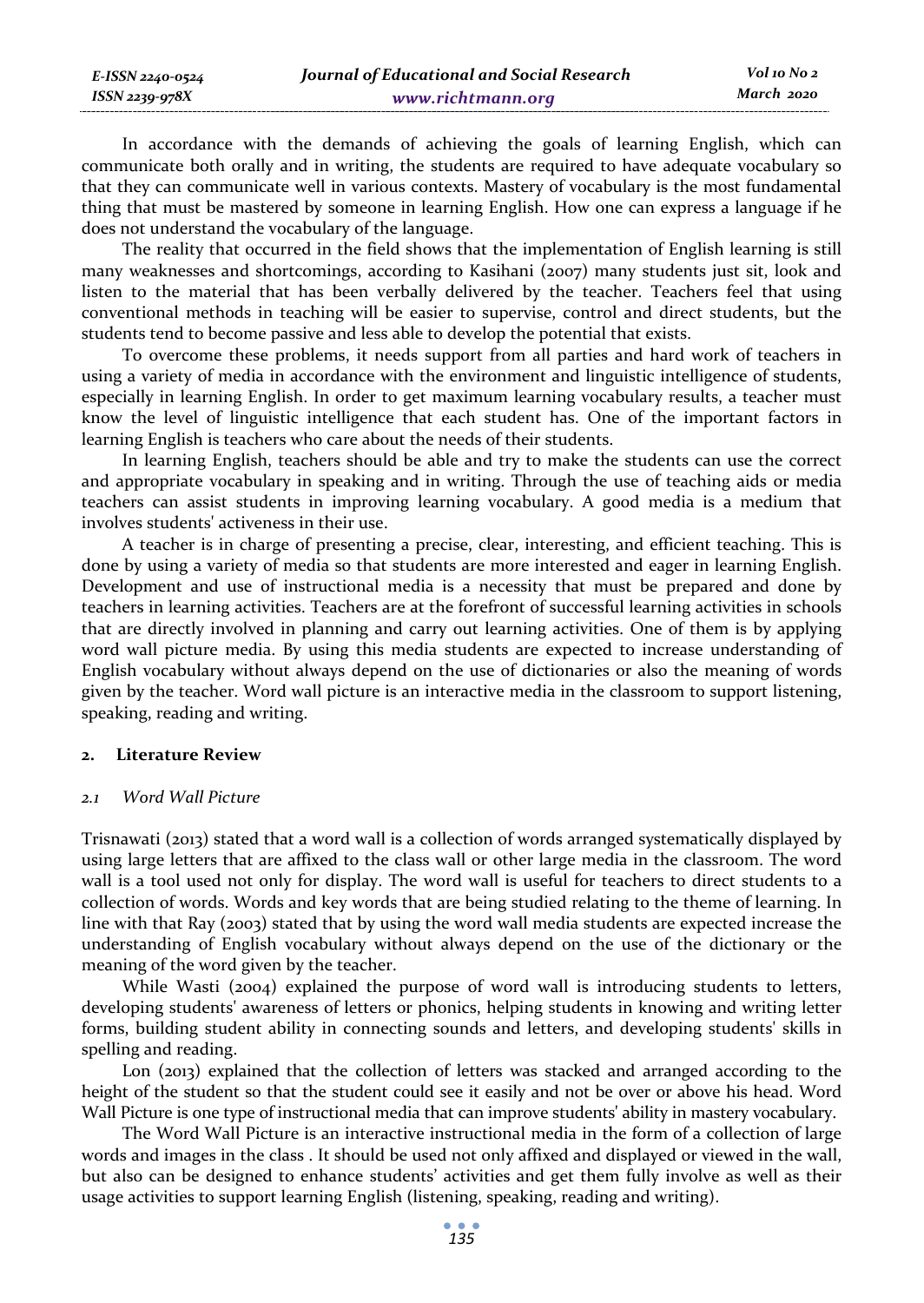Word Wall Picture has three types namely, a) High frequency word wall, b). Frequently - Misspelled word wall, c) Subject specific word wall (Lon. 20013). The first word wall type describes activities about letter recognition. The activity of this kind of word wall is often done, namely the understanding of the word form because the memory of the form of a word is often encountered by students, usually students tend to memorize rather than recognize the sounds of letters and combine the letters into syllables. Furthermore, the second type of word wall, ie Frequently-misspelled word wall is a type of word wall that focuses on difficult words that are read and spelled by students. While the third type of word wall is an activity that focuses on the words contained in the subject from within the theme of the subject.

Retzel and Cooter (2003) explained the preparation stage of word wall activity is to begin by making a large cardboard-sized paper, to provide column sections for each letter of the alphabet to be studied, recommend two or three letters each week, by calling and letters. Teacher should be very careful when introducing the letters focus the student's attention about how to write and read the letter, and be sure to use dark markers and letter sizes, enough to be seen from the student seating position when word wall takes place.

There are several ways to make the word wall picture efficient, practical and easy to remember. The several ways are: a). make it easy to remember by using favorite words on a particular theme, b). make it useful by frequently using these words in various listening, speaking, reading or writing activities, c). make it easy to see, by writing it in large letters and affixed to a wall in the classroom.

The principle of this word wall picture is to paste the words and pictures in accordance with the teacher's instructions on the word wall that has been provided. The instructions given by the teacher may be questions or games such as word guessing. The word is written in capital letters with black ink. With the word wall picture encourages students to participate actively in learning and can make students creative and feel happy.

The advantages of word wall picture is practical, easy to do and doesn't take much time while the disadvantages of it is only considered as records, easy to forget and students too often to open the word list in learning process.

#### *2.2 Linguistic Intelligence*

*E-ISSN 2240-0524 ISSN 2239-978X*

Linguistic Intelligence is one of the intelligence of Howard Gardner's multiple intelligence theory, everybody is smarter than anyone think. That is the underlying principle of understanding the concept of Multiple Intelligence. The intelligence is most closely related to language development.

According to Gardner linguistic intelligence is the ability to compose the mind clearly and able to use language skills. Linguistic intelligence or language intelligence is the ability to speak both orally and in writing. Linguistic intelligence is very important to communicate well.

Some professions rely heavily on language skills to communicate effectively with many people such as teachers, translators, journalists, writers, etc.

Some students have indicated that they have a prominent linguistic intelligence. Mushfiroh (2008) stated that the following characteristics are easy to learn the language of the conversation. They like to speak in front of the crowd, for example events, speeches, story telling, like to write articles, stories, diaries, poems, like to discuss and respond when listening to other people's conversation and requently recount information obtained from various media and frequent inserts humor in conversation or writing.

Teachers and students communicate using a language. English lesson is always a compulsory subject in schools. The Language Intelligence is the intelligence associated with the ability to perform at the same time to understand information and communication to or from other persons or parties, either orally or in writing.

The characteristics of students who have a prominent linguistic intelligence. They like the language game, for example like to fill the cross word, scrabble, and so on, likes discussion and even smart debate and quickly master a new foreign language, have a good sense of humor and able to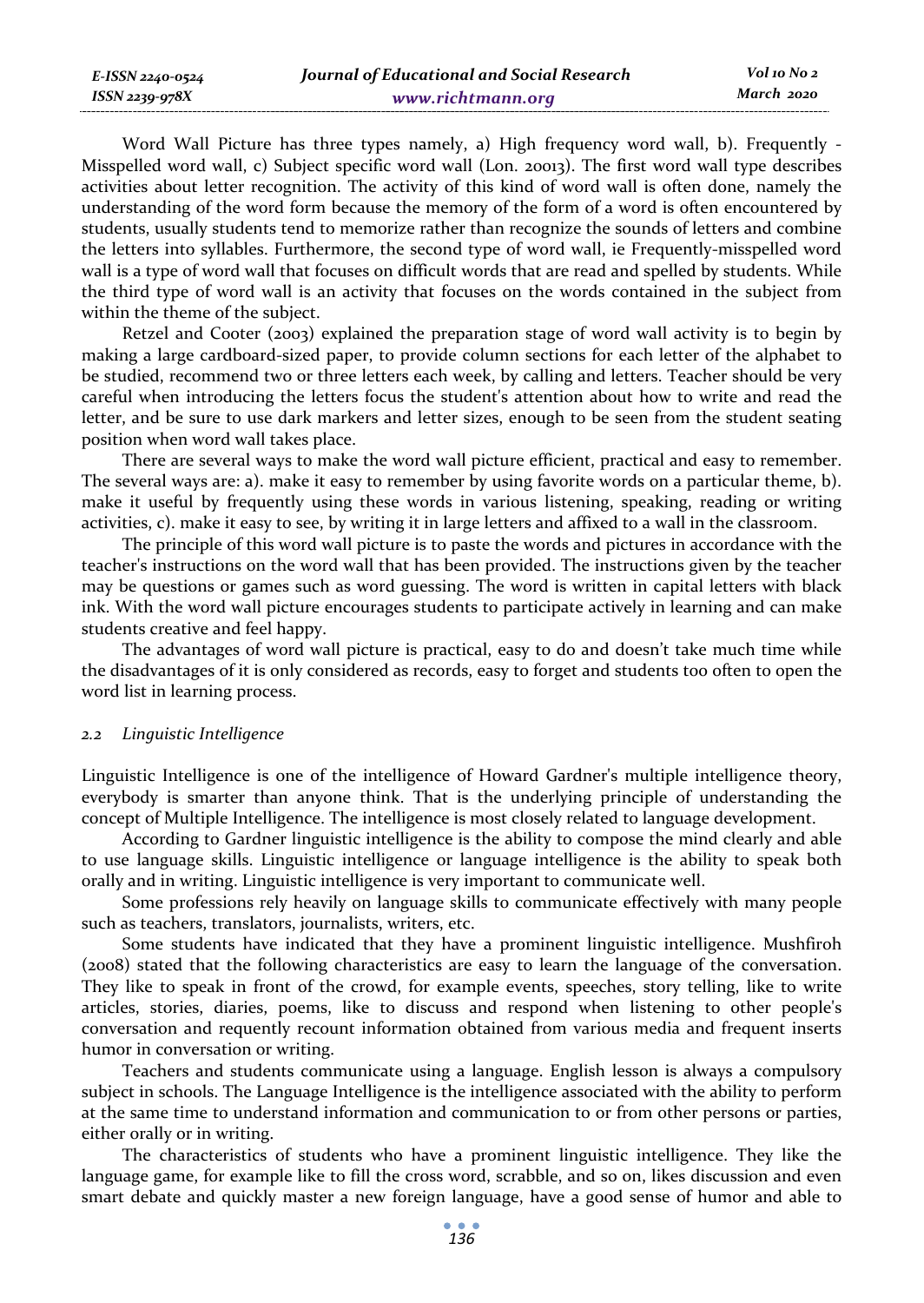| E-ISSN 2240-0524 | Journal of Educational and Social Research | Vol 10 No 2 |
|------------------|--------------------------------------------|-------------|
| ISSN 2239-978X   | www.richtmann.org                          | March 2020  |

understand quickly what he heard or read. In a conversation often a lot is inserted with words like "In other words, ......", so instead of using "I mean ....", and so on.

Careers or suitable occupations include being a writer, journalist, lawyer, an organization spokesperson, a language teacher, translator, copywriter, magazine or newspaper editor, TV presenter or radio, and so on. Famous figures are: first Indonesian president Ir. Sukarno, Mark Twain, Charles Dickens, John Grisham, and others.

The ways to improve this linguistic intelligence are by always actively searching for new words in the dictionary. Each student finds a new word, look for the meaning, then try using it with different sentences or contexts, learn the popular words or quotes of famous characters, bring small pocket books at all times to pour your ideas. Learn a new foreign language every five years, and purchase game books like cross words, poetry. Students should listen to the tone, pattern and rhythm of the people around them who are talking and notice why they do it that way.

#### *2.3 Vocabulary*

Vocabulary is the smallest part of a sentence that has a meaning. Halimah (2011) stated that the word is the smallest unit containing the idea, obtained when the order or a sentence is divided into parts. According to Hamid (1987) the word is morphem or combination which the language is considered the smallest unit that can be declared as a free form, the unit of language can stand alone, consisting of a single morpheme (eg stone and house) or a combination of morphemes (eg : Fighters, following).

Another opinion, Rangkuti (1999) stated that the word is a separate entity and can not be described again. According to Lon (2013) words are utterances that represent a concept or idea. Vocabulary, word, and lexicon are words possessed by a language. Vocabulary is also called lexicon is the word owned by a speaker, writer. There are two lexicons: active lexicon and passive lexicon. Active lexicon is a lexicon that is often used while passive lexicon is rarely used.

Lon (2013) said that vocabulary is defined as all words contained in the language, words controlled by a person or words used by a group of people from the same environment, words used in science, in linguistics, although not all morphemes that exist in one particular language are vocabulary, but most of the morpheme is subjected as a vocabulary, and can be a number of words, phrases, and terms of an alphabetically constrained language with limits and captions.

English: vocabulary is a set of words that are known to mean and can be used by someone in a language. A person's vocabulary is defined as the set of all words the person understands or any words that the person might use to compose a new sentence.

The wealth of a person's vocabulary is generally considered to be a picture of his intelligence or level of education. Understanding vocabulary is generally regarded as an important part of the learning process of a language or the development of a person's ability in a language that has been mastered. Students are often taught new words as part of a particular subject and many adults also consider vocabulary formation as an interesting and educative activity.

Larsen (2003) emphasizes the importance of vocabulary development that is to relate how many vocabularies are mastered by the students with academic language learning materials. He stated that the lack of understanding of vocabulary is the main cause of academic failure.

A research states that the understanding of a text also depends on the size of a vocabulary owned by a person. According to Lon (2013) the ideal vocabulary for beginner learners is between 2,500 and 5,000 words to support language learning. Keraf (2007) stated that the more people master the vocabulary, the more ideas can be expressed.

## **3. Methodology**

#### *3.1 Research Questions/ Hypotheses*

1) Is there a significant difference in learning outcomes of English vocabularies between students who taught by using word wall picture and students taught by using printed media.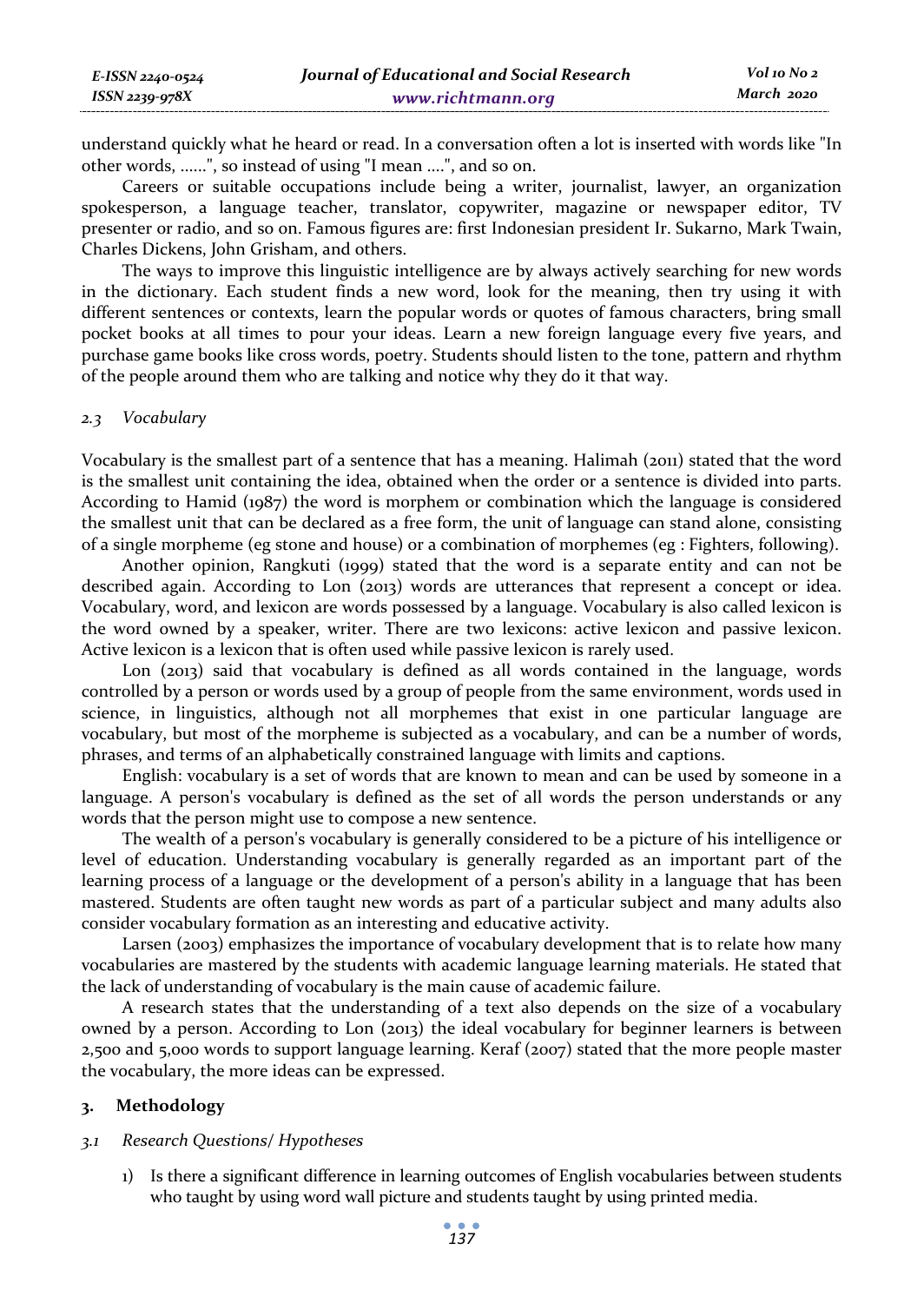- 2) Is there an interaction in learning outcomes of English vocabularies on a test comprised of "linguistic intelligence" between students who taught by using word wall picture and students taught by using printed media.
- 3) Is there higher learning outcomes of English vocabularies for higher linguistic intelligence students who taught by using word wall picture than students taught by using printed media.
- 4) Is there lower learning outcomes of English vocabularies for lower linguistic intelligence students who taught by using word wall picture than students taught by using printed media

## *3.2 Objective of Study*

The purpose of this study is to improve English vocabularies by using word wall picture. There are objectives to be expressed;

- 1. To find out a significant effect on students' learning outcomes of English vocabularies of those who are taught using word wall picture and students taught using printed media.
- 2. Which instructional media is better, word wall picture or printed media in enhancing higher learning outcomes of English vocabularies for higher linguistic intelligence students on the fourth grade Elementary School of Al-AzharSyifa Budi,Bekasi, Eastern Jakarta, Indonesia.

## *3.3 Research Design*

This study is experimental method. The design used in this research is Factorial Group Design two categories or factorial 2x2.

#### **Table 1:** Factorial 2 x 2 Experiments Research Design

| Instructional Media (A)<br>Linguistic Intelligence (B) | Word Wall Picture<br>$(A_1)$  | Printed Media<br>(A <sub>2</sub> ) |
|--------------------------------------------------------|-------------------------------|------------------------------------|
| High Liguistic Intelligence (B1)                       | A <sub>1</sub> B <sub>1</sub> | A2B1                               |
| Low Linguistic Intelligence (B2)                       | $A_1B_2$                      | $A_2B_2$                           |

A1: Groups of students taught using Word wall picture

A2: Groups of students taught using printed media

B1: Groups of students who have high linguistic intelligence.

B2: Groups of students who have low linguistic intelligence.

A1B1: Groups of students who have high linguistic intelligence, taught using word wall picture.

A1B2: Groups of students who have low linguistic intelligence, taught using word wall picture.

A2B1: Groups of students who have high linguistic intelligence, taught using printed media.

A2B2: Groups of students who have low linguistic intelligence, taught using printed media.

#### *3.4 Population*

The target population in this study were all fourth graders of Elementary School students in Bekasi, East tern Jakarta. Indonesia, while the affordable or measurable population which in real terms became the basis of sampling which is part of the target population in this study were all fourth grade students of Elementary School students Al- AzharSyifa Budi, Bekasi, East tern Jakarta. Indonesia, consisting of five classes totaling 98 students.

## *3.5 Sampling Technique*

Sampling Technique in this research by randomly stratified, While to determine the level of linguistic intelligence of students, done by taken a group level of high and low linguistic intelligence using the theory of Guilford Score obtained from the test then ranked. A total of 27% of the upper group will be expressed as a group of high value. While 27% of the lower group is expressed as a group that has a low value.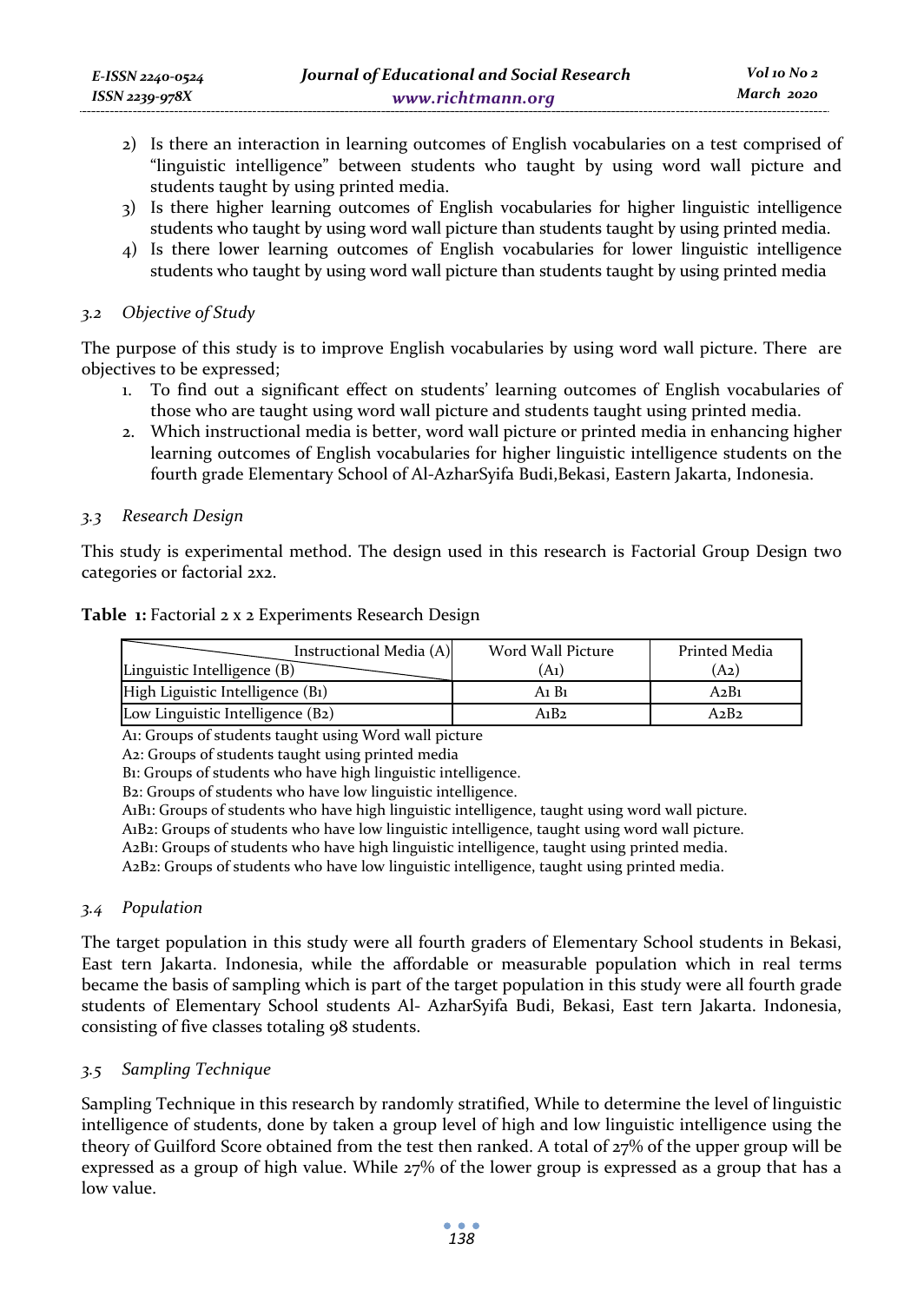### *3.6 Data Collection Techniques*

Data collection Techniques used in this study consists of two types of instruments namely: 1). Instrument for measuring the English vocabulary learning outcomes. 2). Instrument for measuring students' linguistic intelligence. To measure the English language vocabulary learning outcomes by giving a final test (post - test), While to group of students who have high and low linguistic intelligence are given a questioners.

## *3.7 Instrument*

## *3.7.1 Validity*

The item analysis is performed by calculating the correlation between the score of the instrument item with the total score, or by seeking the differentiating power of the score of each item from the group providing the visual answer and the low answer, through SPSS software version 21.0 or Product moment. From 40 items, only 35 item is declared valid because r count is bigger than r table.

## *3.7.2 Reliability*

Reliability test using the Alpha Cronbach method was measured based on the Cronbach Alpha scale of 0 to 1.The instrument has a visual reliability level if the coefficient value is greater than 0.60. The reliability testing of the instrument can be done by Alpha Cronbach test using SPSS software version 21.0

### *3.8 Data Analysis Technique*

Data Analysis Technique used in this research is two dimensional variance analysis or ANAVA 2 (two) path. Before Anava is used, a normality and homogenity test is performed first. The data normality test using SPSS was performed by Kosmogorov-Smirnov test and homogenity test data using SPSS with Levine test

**Table 2:** Test of Homogeneity of Variances (Variabel A1BI, A2B1, A1B2 and A2B2)

| <b>Statistic</b><br>∟evene St | $\cdot$<br>$\mathbf{u}$ |    |  |  |
|-------------------------------|-------------------------|----|--|--|
|                               | ÷                       | -- |  |  |

Based on table 2 Above shows means sig value of 0.237 greater than the value of  $\alpha = 0.05$  (0.237> 0.05). Thus H0 is received. Then it can be concluded that data A1BI, A2B1, A1B2 and A2B2 homogeneous. Thus the normality and homogeneity requirements of the data have been met and further analysis of variance (ANAVA) in testing the research hypothesis.

## **4. Research Finding**

Two-way variance analysis is used to examine the main effect and the interaction effect. The main effect on this research is learning with word wall picture and printed media. The interaction effect is the instructional media and linguistic intelligence on the learning outcomes of English vocabulary of fourth grade students of SD Al-Azhar Syifa Budi, Bekasi, Eastern Jakarta.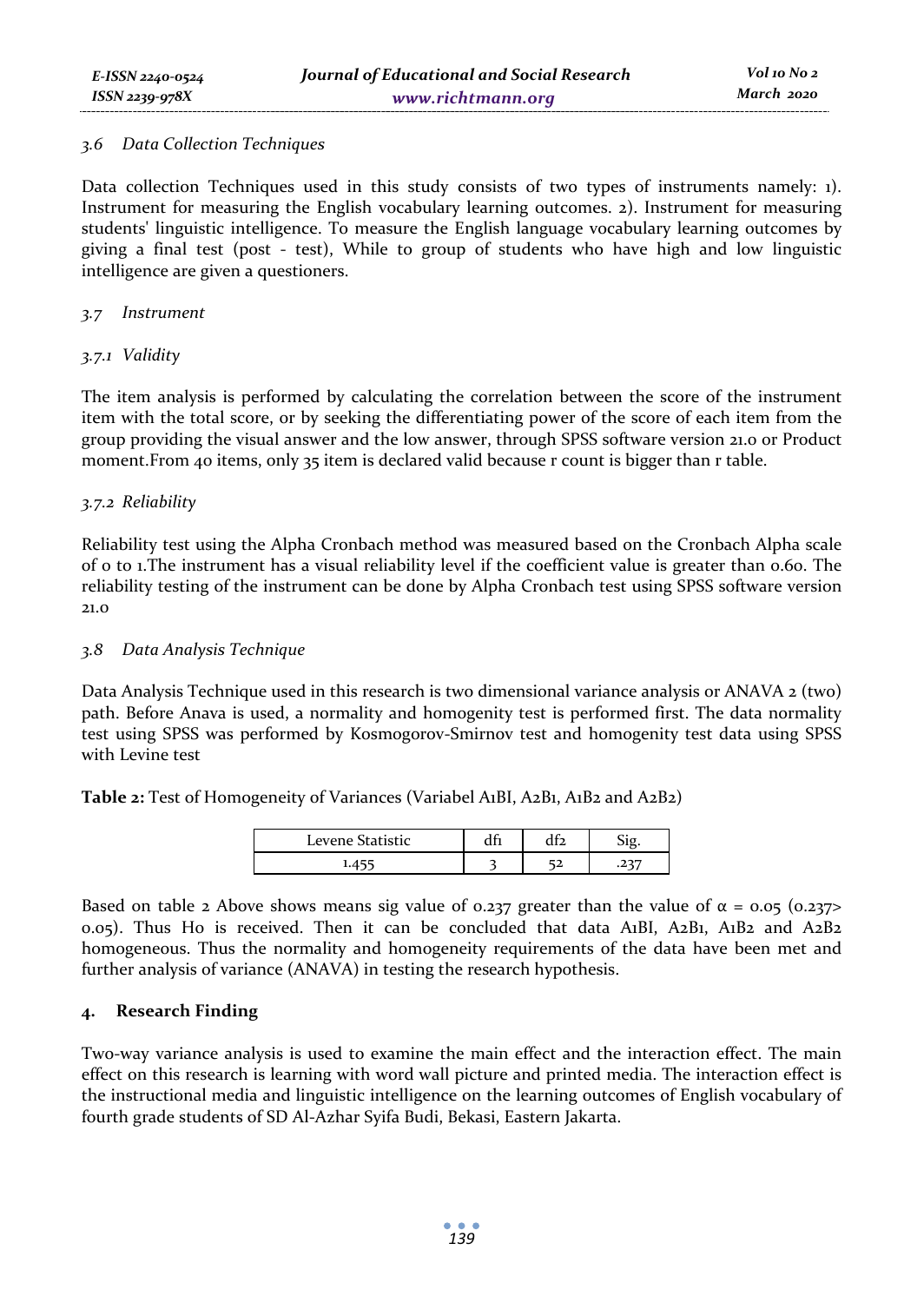**Tabel 3:** Two Way- Anova**:** Differences Test of Learning Media Group, Group of Linguistic Intelligence and The influence of Interaction on English Vocabulary Learning Outcomes

| Dependent variable: Score |                         |              |             |               |      |                            |
|---------------------------|-------------------------|--------------|-------------|---------------|------|----------------------------|
| Source                    | Type III Sum of Squares | df           | Mean Square | F             | Sig. | $E_{table}$<br>(0,05;1,28) |
| Corrected Model           | $416.929$ <sup>a</sup>  | 3            | 138.976     | 24.810        | .000 |                            |
| Intercept                 | 46057.786               | $\mathbf{1}$ | 46057.786   | 8222.184 .000 |      |                            |
| Media                     | 23.143                  | 1            | 23.143      | 4.131         | .047 | 4,02                       |
| Linguistic                | 200.643                 | $\mathbf{1}$ | 200.643     | 35.819        | .000 |                            |
| Media * Linguistic        | 193.143                 | $\mathbf{1}$ | 193.143     | 34.480        | .000 |                            |
| Error                     | 291.286                 | 52           | 5.602       |               |      |                            |
| Total                     | 46766.000               | 56           |             |               |      |                            |
| Corrected Total           | 708.214                 | 55           |             |               |      | 4,02                       |

#### **Tests of Between-Subjects Effects**

a. R Squared = .589 (Adjusted R Squared = .565)

 $\overline{D}$   $\overline{D}$ 

- 1. The Table 3 shows significant effect of media obtained is smaller than  $\alpha = 0.05$  (0,047 <0,05) and F value count bigger than F table  $(4,13)$   $4,02)$ . Thus Ho is rejected this means H<sub>1</sub> accepted which states that the result of learning English vocabulary as a whole students are taught using word wall picture is higher than students taught by using printed media.
- 2. The Table 3 shows that the interaction between media and linguistic intelligence is smaller than  $\alpha = 0.05$  (0.00 <0.05) and F value count bigger than F table (34,48> 4.02). Thus Ho is rejected this means H1 accepted that states there is interaction in learning outcomes of English vocabularies on a test comprised of "linguistic intelligence" between students who taught by using word wall picture and students taught by using printed media. Because of the significant interaction between variables, the next step performs a test to determine the significance of this interaction by using Anova test followed by the Tukey test required for testing the third hypothesis and the fourth hypothesis, Tukey Test Calculation using SPSS software version 21. The results of the analysis data with Tukey Test can be seen in table 4.

**Table 4:** ANOVA-Tukey test calculation result multiple comparisons; Dependent variable: outcomes of English vocabularies score; Tukey HSD

| $(I)$ KEL                     | $(I)$ KEL                     | Mean Difference (I-J) | Std. Error | Sig.  | 95% Confidence Interval |                  |  |
|-------------------------------|-------------------------------|-----------------------|------------|-------|-------------------------|------------------|--|
|                               |                               |                       |            |       | Lower Bound             | Upper Bound      |  |
| $A_1B_1$                      | A <sub>1</sub> B <sub>2</sub> | $\star$<br>7.500      | .895       | .000  | 5.13                    | 9.87             |  |
|                               | A2B1                          | 5.000                 | .895       | .000  | 2.63                    | 7.37             |  |
|                               | A2B2                          | 5.071                 | .895       | .000  | 2.70                    | 7.45             |  |
| A <sub>1</sub> B <sub>2</sub> | $A_1B_1$                      | $-7.500$              | .895       | .000  | $-9.87$                 | $-5.13$          |  |
|                               | A2B1                          | $-2.500$              | .895       | .035  | $-4.87$                 | $-.13$           |  |
|                               | A2B2                          | $-2.429$              | .895       | .043  | $-4.80$                 | $-.05$           |  |
| A2B1                          | $A_1B_1$                      | $-5.000$              | .895       | .000  | $-7.37$                 | $-2.63$          |  |
|                               | A <sub>1</sub> B <sub>2</sub> | 2.500                 | .895       | .035  | .13                     | 4.87             |  |
|                               | A2B2                          | .071                  | .895       | 1.000 | $-2.30$                 | 2.45             |  |
| A2B2                          | $A_1B_1$                      | $-5.071$              | .895       | .000  | $-7.45$                 | $-2.70$          |  |
|                               | A <sub>1</sub> B <sub>2</sub> | 2.429                 | .895       | .043  | .05                     | 4.8 <sub>0</sub> |  |
|                               | A2B1                          | $-.071$               | .895       | 1.000 | $-2.45$                 | 2.30             |  |

\*. The mean difference is significant at the 0.05 level.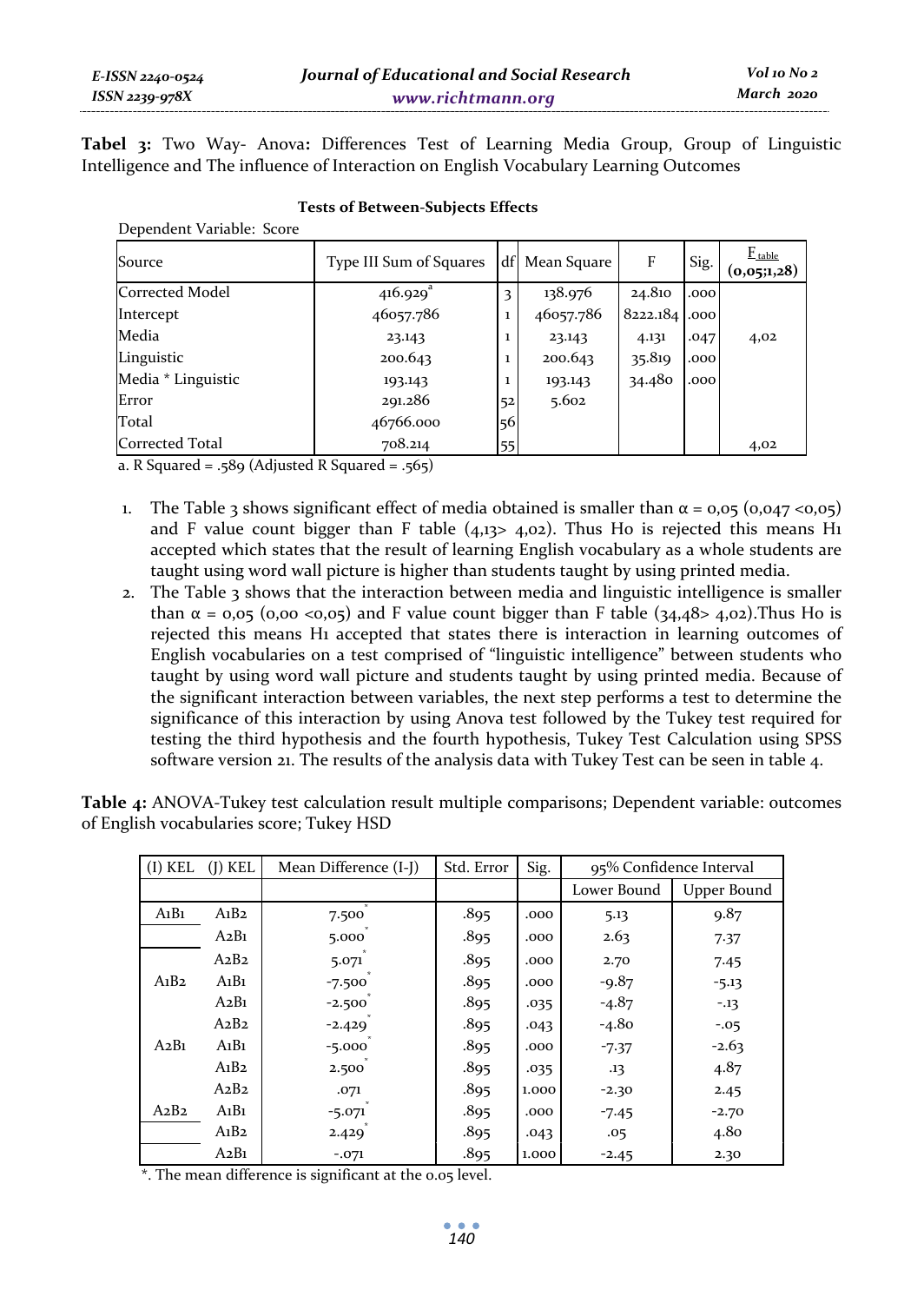For testing the third hypothesis and the fourth hypothesis, Tukey Test Calculation using SPSS software version 21. The results of the analysis data with Tukey Test can be seen in table 4.

- 1. The Table: 4. Above shows the value of sig = 0.00 is smaller than at sig level  $\alpha$  = 0,05 (0,00 <0,05). Thus H0 is rejected this means H1 accepted which states that the third hypothesis of this study there is higher learning outcomes of English vocabularies for higher linguistic intelligence students who taught by using word wall picture than students taught by using printed media.
- 2. The table: 4. Above shows the value of sig = 0.043 is smaller than the sig level  $\alpha$  = 0.05 (0.043) <0.05). Thus H0 is rejected this means H1 accepted which states that the forth hypothesis of this study there is lower learning outcomes of English vocabularies for lower linguistic intelligence students who taught by using word wall picture than students taught by using printed media

## **5. Discussion**

Word wall picture that is applied by teacher as one of alternative media of complementary teaching to other learning media is very suitable with teaching material characteristic and elementary school student's age. Using Word wall picture in teaching English vocabulary for beginners, is a very interesting activity for students to memorize new English words. Students are very enthusiastic about learning English using word wall picture, they are directly involved in understanding new words and trying hard to remember them. Characteristics of word wall picture in the form of cards and colorful pictures and can be affixed on the wall, greatly affect the interest of students, especially when held games by dividing the students in two groups, each group has a word wall picture set and the teacher calls a new word, the student must paste the picture on the wall as soon as possible. For the group that can do it first, then the group will get one point. Teacher will mention all new words taught. At the end of this game, the group that can collect the most points, then the group who became champion. Then the teacher will give a reward to the group. The winning group will feel proud and happy. Every hour of English they always ask for games and very enthusiastic in learning. With this, it seems very much that they really enjoy learning English and their motivation increases sharply when using word wall picture.

In addition to the suitability between the characteristics of English vocabulary teaching materials with word wall picture, the success of the implementation using word wall picture was also influenced by the characteristics of students. When viewed from the characteristics of students, individuals with high linguistic intelligence, easily learn the language of the conversation, likes to speak in front of the crowd, such as bringing events, speeches, story telling etc., and often recount information obtained from various media, likes to write articles, stories, diaries, poetry, likes to discuss and respond when listening to other people's talk, likes literary arts such as poetry, prose, declamation, loves role art in drama, comedy, opera, and frequent inserts humor in conversation or writing. Conversely students who have low linguistic intelligence tend to be disliked towards things related to words or language.

## **6. Conclusion**

Overall the results of this study indicate that there is influence of usage of word wall picture and linguistic intelligence to learning outcomes of English vocabularies of fourth grade student of Al-AzharSyifa Budi, Bekasi, Eastern Jakarta. These learning outcomes are also influenced by external and internal factors. External factors in this study is the use of instructional media tailored to the characteristics of the material. Likewise with internal factors in the form of student characteristics, namely linguistic intelligence is a very important factor to note in the selection and use of appropriate instructional media to achieve optimal learning outcomes. For that if the external factors of instructional media can be organized well by taking into account the internal factors of students, it